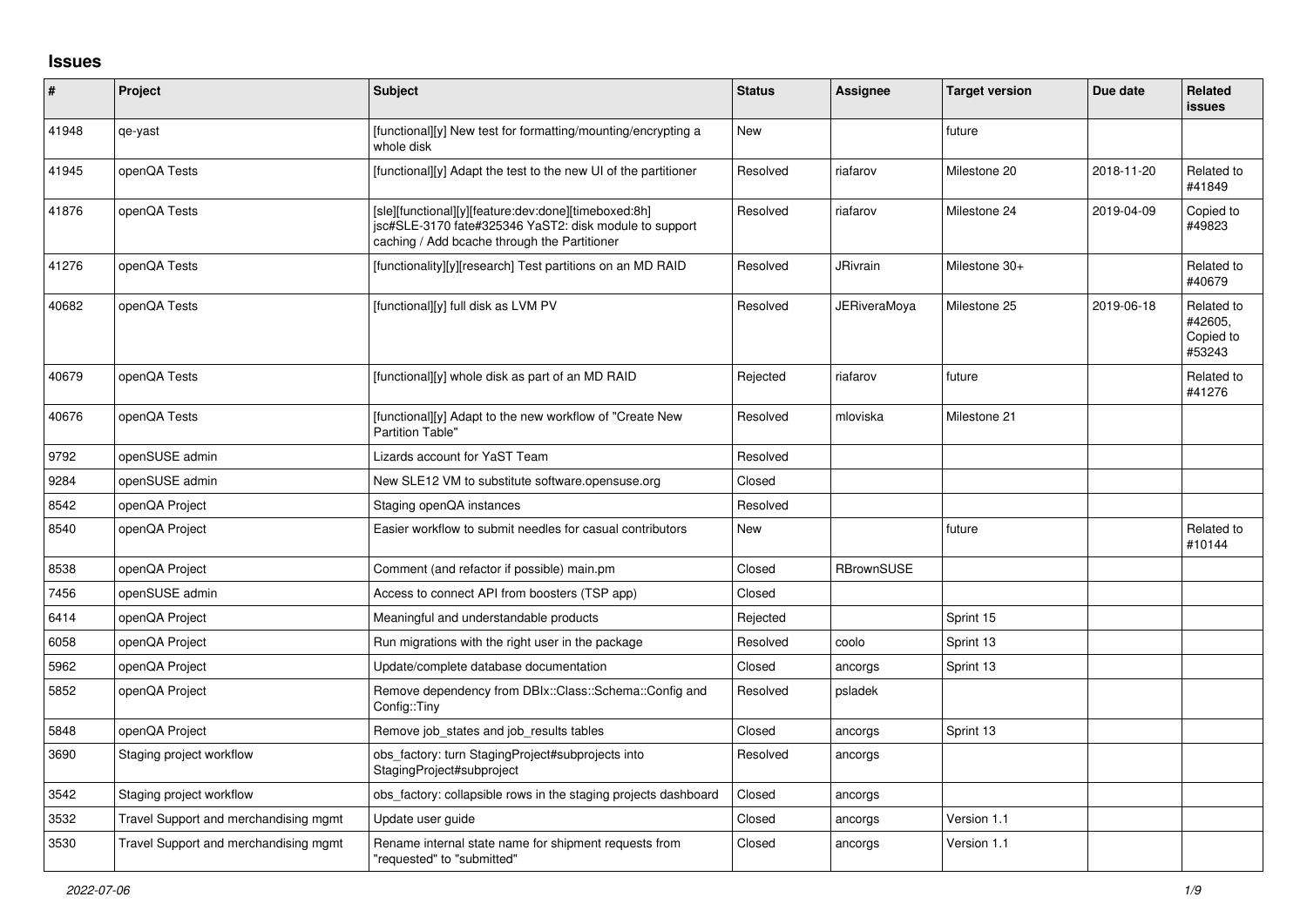| $\pmb{\#}$ | Project                               | <b>Subject</b>                                                                         | <b>Status</b> | Assignee       | <b>Target version</b>    | Due date | <b>Related</b><br><b>issues</b> |
|------------|---------------------------------------|----------------------------------------------------------------------------------------|---------------|----------------|--------------------------|----------|---------------------------------|
| 3252       | Travel Support and merchandising mgmt | Deadline field for the shipment requests                                               | <b>New</b>    | ancorgs        | Version 1.2              |          |                                 |
| 3250       | Travel Support and merchandising mgmt | Usability improvements for the shipments                                               | Closed        | ancorgs        | Version 1.1              |          |                                 |
| 3064       | Staging project workflow              | obs_factory: /factory/dashboard always shows build progress as<br>99% if it's building | Resolved      | ancorgs        | openSUSE 13.2<br>Release |          |                                 |
| 2836       | Travel Support and merchandising mgmt | Proper fields for the delivery address (and phone)                                     | Closed        | ancorgs        | Version 1.1              |          |                                 |
| 2818       | Staging project workflow              | Polish and announce OBS downloads statistics                                           | Resolved      | aplanas        | Staging sprint 11        |          | Has<br>duplicate<br>#2820       |
| 2810       | Travel Support and merchandising mgmt | Create a "HasComments" concern to define permissions for<br>comments                   | Closed        | ancorgs        | Version 1.1              |          |                                 |
| 2808       | Travel Support and merchandising mgmt | Better assign state                                                                    | Closed        | ancorgs        | Version 1.1              |          |                                 |
| 2796       | Travel Support and merchandising mgmt | Fixes in the expenses report                                                           | Closed        | karthiksenthil | Version 1.2              |          |                                 |
| 2794       | Travel Support and merchandising mgmt | Make the need of reimbursement model more obvious                                      | Closed        | ancorgs        |                          |          |                                 |
| 2784       | Travel Support and merchandising mgmt | Change all filters to use bootstrap-multiselect                                        | Closed        | ancorgs        |                          |          |                                 |
| 2782       | Travel Support and merchandising mgmt | Include year in dates                                                                  | Closed        | karthiksenthil | Version 1.2              |          |                                 |
| 2706       | openQA Project                        | Write the Tests Developer Guide                                                        | Closed        |                |                          |          |                                 |
| 2642       | openQA Project                        | Landing page                                                                           | Closed        | ancorgs        | Sprint 10                |          |                                 |
| 2638       | Staging project workflow              | Fix/improve comments in OBS                                                            | Closed        | ancorgs        | Staging sprint 10        |          |                                 |
| 2636       | Staging project workflow              | obs factory: better integration of the layout with OBS                                 | Resolved      | ancorgs        | Staging sprint 11        |          |                                 |
| 2634       | Staging project workflow              | obs_factory: bug with rack-mini-profiler and engines                                   | <b>New</b>    |                |                          |          |                                 |
| 2632       | Staging project workflow              | obs factory: documentation and comments                                                | Closed        |                | Staging sprint 10        |          |                                 |
| 2630       | Staging project workflow              | obs factory: finish porting the logic server-side and review the<br>already moved      | Resolved      | ancorgs        | Staging sprint 11        |          |                                 |
| 2628       | Staging project workflow              | obs factory: adapt osc staging check to read the information<br>from obs factory       | Resolved      | aplanas        | Staging sprint 11        |          |                                 |
| 2626       | Staging project workflow              | obs factory: factory-tested dashboard                                                  | New           |                |                          |          |                                 |
| 2624       | Staging project workflow              | obs_factory: dashboard for a single staging project                                    | Closed        | ancorgs        | Staging sprint 11        |          |                                 |
| 2622       | Staging project workflow              | obs factory: test suite                                                                | In Progress   | ancorgs        |                          |          |                                 |
| 2620       | Staging project workflow              | obs factory: a good design for the staging projects dashboard                          | Closed        |                |                          |          |                                 |
| 2608       | openQA Project                        | More robust alternative to upload logs                                                 | Resolved      | Inussel        | Sprint 10                |          |                                 |
| 2564       | Staging project workflow              | Implement proper notifications through OBS comments                                    | Closed        | ancorgs        | Staging sprint 09        |          |                                 |
| 2506       | Travel Support and merchandising mgmt | Implement management of booth boxes                                                    | Closed        | ancorgs        | Version 1.1              |          |                                 |
| 2496       | Travel Support and merchandising mgmt | Rename the current models and roles to fit with the newly<br>introduced ones           | Closed        | ancorgs        | Version 1.1              |          |                                 |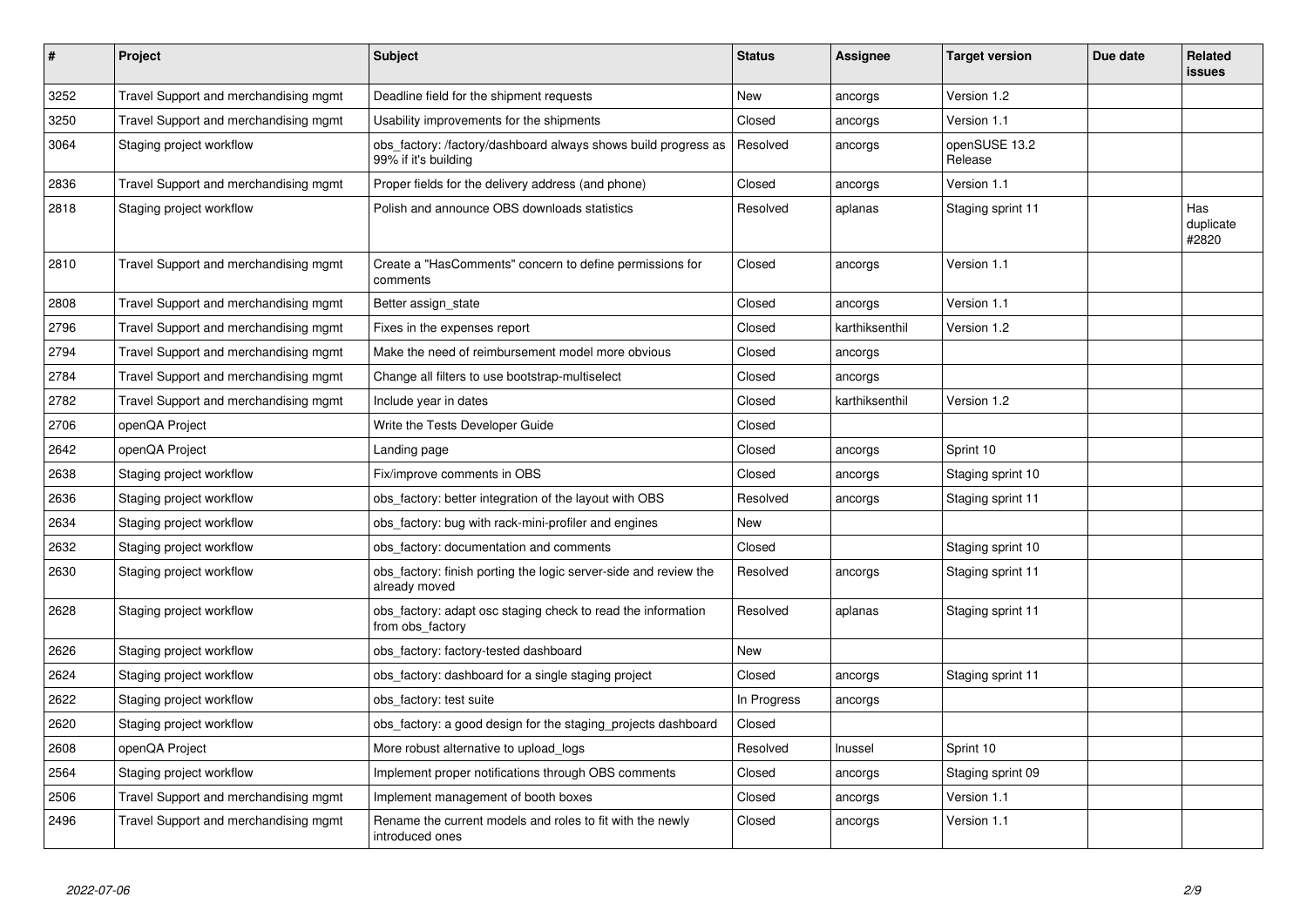| $\sharp$ | Project                               | <b>Subject</b>                                                                                                                | <b>Status</b> | <b>Assignee</b> | <b>Target version</b> | Due date | Related<br>issues                           |
|----------|---------------------------------------|-------------------------------------------------------------------------------------------------------------------------------|---------------|-----------------|-----------------------|----------|---------------------------------------------|
| 2428     | Staging project workflow              | Implement comments for projects in OBS API                                                                                    | Closed        | ancorgs         | Staging sprint 5      |          | Related to<br>#2424                         |
| 2424     | Staging project workflow              | osc plugin: prototype of a mechanism to notify involved users<br>(without repetition)                                         | Resolved      | aplanas         | Staging sprint 08     |          | Related to<br>#2428,<br>Related to<br>#1301 |
| 2414     | Staging project workflow              | Check that the CC mechanism in OBS works as expected                                                                          | Closed        | ancorgs         | Staging sprint 5      |          |                                             |
| 2400     | Travel Support and merchandising mgmt | Add Travis CI and Coveralls to the repository                                                                                 | Closed        | ancorgs         | Version 1.0rc         |          |                                             |
| 2396     | openQA Project                        | Refactor job_templates and friends                                                                                            | Resolved      |                 |                       |          |                                             |
| 2394     | openQA Project                        | New/improved tests                                                                                                            | Rejected      |                 |                       |          |                                             |
| 2342     | Travel Support and merchandising mgmt | Improve usability of user interface                                                                                           | Closed        | ancorgs         | Version 1.0rc         |          |                                             |
| 2324     | Travel Support and merchandising mgmt | Wrong redirection after iChain login                                                                                          | Closed        | ancorgs         | Version 1.0rc         |          |                                             |
| 2322     | Travel Support and merchandising mgmt | Issue in production server: mails with 1970-01-01                                                                             | Closed        | ancorgs         |                       |          |                                             |
| 2296     | Travel Support and merchandising mgmt | Get rid of the deprecation warning introduced by some gem                                                                     | Closed        | ancorgs         | Version 1.0rc         |          |                                             |
| 2292     | Travel Support and merchandising mgmt | Theme support partially broken after migration to Rails 4                                                                     | Closed        | ancorgs         |                       |          |                                             |
| 2282     | Travel Support and merchandising mgmt | Replace CanCan with CanCanCan                                                                                                 | Closed        | ancorgs         | Version 1.0rc         |          |                                             |
| 2248     | openQA Project                        | Complete bootstrap/install process                                                                                            | Rejected      |                 | future                |          |                                             |
| 2246     | openQA Project                        | Consistent vocabulary                                                                                                         | Resolved      | okurz           |                       |          |                                             |
| 2244     | openQA Project                        | Migrate from prototype.js to jQuery.                                                                                          | Resolved      |                 |                       |          |                                             |
| 2242     | openQA Project                        | Prevent workers from dying when sqlite database is locked                                                                     | Closed        | ancorgs         | Sprint 06             |          |                                             |
| 2218     | openQA Project                        | idea: Merge /admin/workers view with the running table on /tests                                                              | Resolved      | okurz           | future                |          | Has<br>duplicate<br>#2258                   |
| 2216     | openQA Project                        | Best management of prio in job_templates                                                                                      | Resolved      |                 |                       |          |                                             |
| 2214     | openQA Project                        | Better management of ENV variables on job_templates                                                                           | Resolved      | Inussel         | Sprint 07             |          | Related to<br>#2434,<br>Related to<br>#2524 |
| 1944     | openQA Project                        | Change access control for uploadlog from user based to IP<br>based                                                            | Resolved      | ancorgs         | Sprint 04             |          |                                             |
| 1938     | openQA Project                        | Fixture (or similar) to store all the information now present in<br>opensuse.pm                                               | Resolved      | ancorgs         | Sprint 04             |          |                                             |
| 1936     | openQA Project                        | Rewrite opensuse.pm to use the new JobTemplate model                                                                          | Resolved      | aplanas         | Sprint 05             |          |                                             |
| 1812     | openQA Project                        | Mechanism to synchronize the publishing of new ISOs/repos<br>with the result of integration tests and for cleaning up results | Resolved      | coolo           | Sprint 06             |          |                                             |
| 1810     | openQA Project                        | Revamp opensusega.suse.de installation                                                                                        | Rejected      | Inussel         | Sprint 04             |          |                                             |
| 1806     | openQA Project                        | Packages for SLE11                                                                                                            | Rejected      | scarabeus_iv    | Sprint 04             |          |                                             |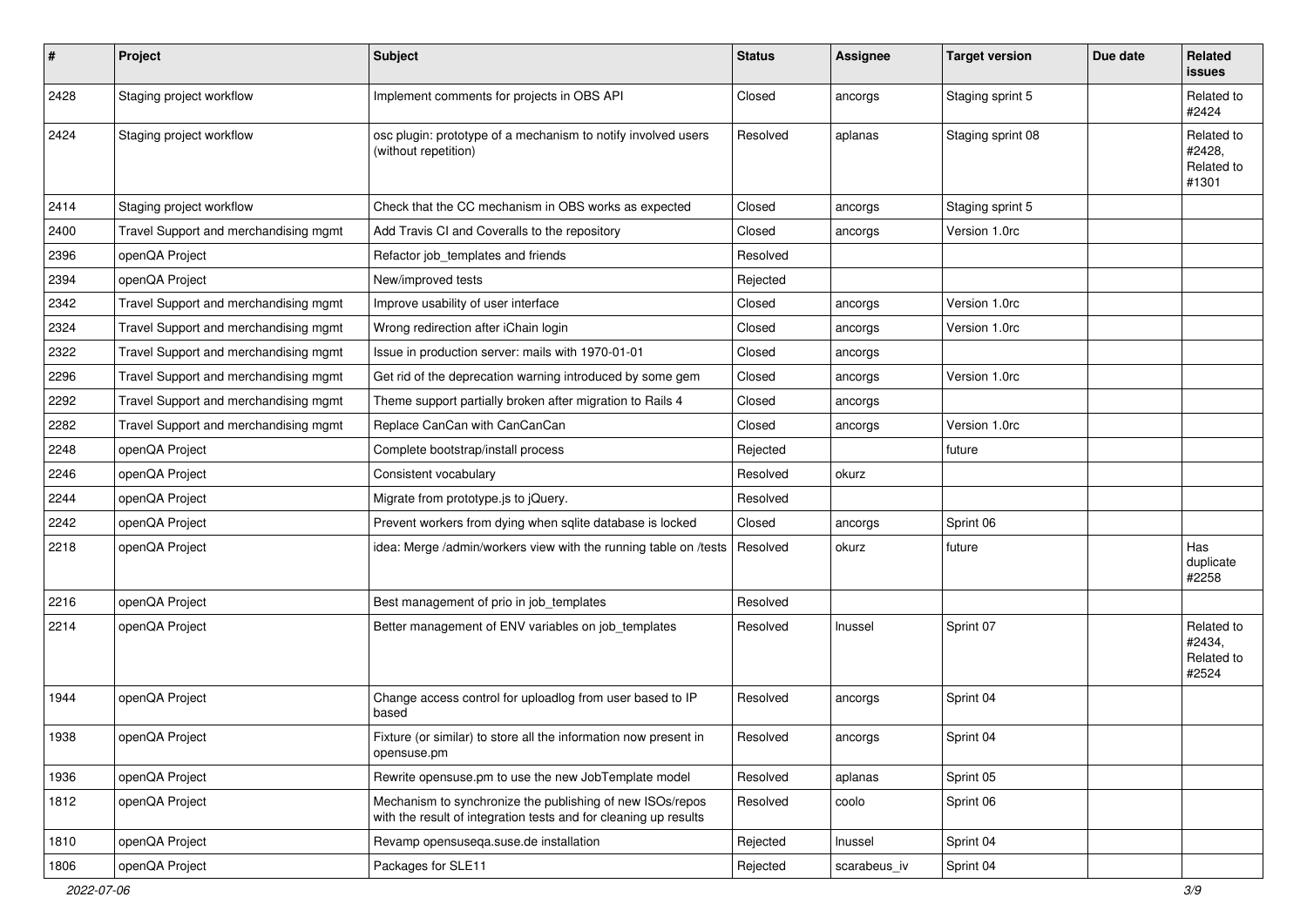| #    | Project                               | <b>Subject</b>                                                             | <b>Status</b> | <b>Assignee</b> | <b>Target version</b> | Due date | Related<br>issues         |
|------|---------------------------------------|----------------------------------------------------------------------------|---------------|-----------------|-----------------------|----------|---------------------------|
| 1801 | openQA Project                        | Reimplement the File controller taking advantage of<br>Mojolicious::Static | Resolved      | coolo           | Sprint 06             |          | Related to<br>#1988       |
| 1798 | openQA Project                        | Bootstrap/install process                                                  | Resolved      | miska           | Sprint 05             |          |                           |
| 1797 | openQA Project                        | Interface for managing users                                               | Closed        | ancorgs         | Sprint 05             |          |                           |
| 1741 | Travel Support and merchandising mgmt | Test failures when using MySQL                                             | Closed        | ancorgs         | Version 1.0rc         |          |                           |
| 1731 | openQA Project                        | Create users in local database                                             | Closed        | ancorgs         | Sprint 03             |          |                           |
| 1729 | openQA Project                        | iChain integration                                                         | Resolved      | oholecek        | future                |          |                           |
| 1727 | Travel Support and merchandising mgmt | Bug when using mysql2 adapter                                              | Closed        | ancorgs         | Version 1.0rc         |          |                           |
| 1642 | openQA Project                        | Ask Glen Hinkle for an explicit license to MojoExample                     | Closed        | ancorgs         | Sprint 03             |          |                           |
| 1640 | openQA Project                        | Security audit                                                             | Resolved      | Inussel         | Sprint 03             |          |                           |
| 1638 | openQA Project                        | Proper management of log files for deployment                              | Resolved      | Inussel         | Sprint 03             |          |                           |
| 1636 | openQA Project                        | Moves useful scripts from 'tools' to 'script'                              | Resolved      | mlin7442        | Sprint 03             |          |                           |
| 1634 | openQA Project                        | Add protection for XSS and XSRF and more security checks in<br>general     | Resolved      | Inussel         | Sprint 03             |          |                           |
| 1505 | openQA Project                        | Remove Index controller                                                    | Resolved      | cwh             | Easy hacks            |          | Related to<br>#1759       |
| 1417 | openQA Project                        | Configuration file for the Mojolicious application                         | Resolved      | Inussel         | Sprint 02             |          |                           |
| 1415 | openQA Project                        | Cache image thumbnails                                                     | Resolved      | min7442         | Sprint 05             |          |                           |
| 1413 | openQA Project                        | Change from JSON-RPC to just REST-like http+json (with tests)              | Closed        | ancorgs         | Sprint 02             |          | Has<br>duplicate<br>#1307 |
| 1411 | openQA Project                        | Remove deprecated code from lib/modules and make<br>awstandard obsolete    | Closed        |                 | Sprint 13             |          | Has<br>duplicate<br>#1352 |
| 1409 | openQA Project                        | Redefine routes in a more REST-like way (using the right HTTP<br>method)   | Closed        | ancorgs         | Sprint 02             |          |                           |
| 1407 | openQA Project                        | Fix syntax highlight in Step#src                                           | Resolved      |                 | Easy hacks            |          |                           |
| 1352 | openQA Project                        | Implement cycle, res_css and res_display as proper helpers                 | Closed        |                 | Sprint 13             |          | Is duplicate<br>of #1411  |
| 1280 | openQA Project                        | Improve database and database access                                       | Resolved      | aplanas         | Sprint 01             |          |                           |
| 1279 | openQA Project                        | API authentication (was iChain integration)                                | Closed        | ancorgs         | Sprint 03             |          |                           |
| 1278 | openQA Project                        | AJAX/javascript action (with tests)                                        | Closed        |                 | Sprint 08             |          |                           |
| 1277 | openQA Project                        | Authorization (with tests)                                                 | Closed        | ancorgs         | Sprint 03             |          | Has<br>duplicate<br>#877  |
| 1276 | openQA Project                        | DB based user access control (with tests)                                  | Resolved      | aplanas         | Sprint 02             |          |                           |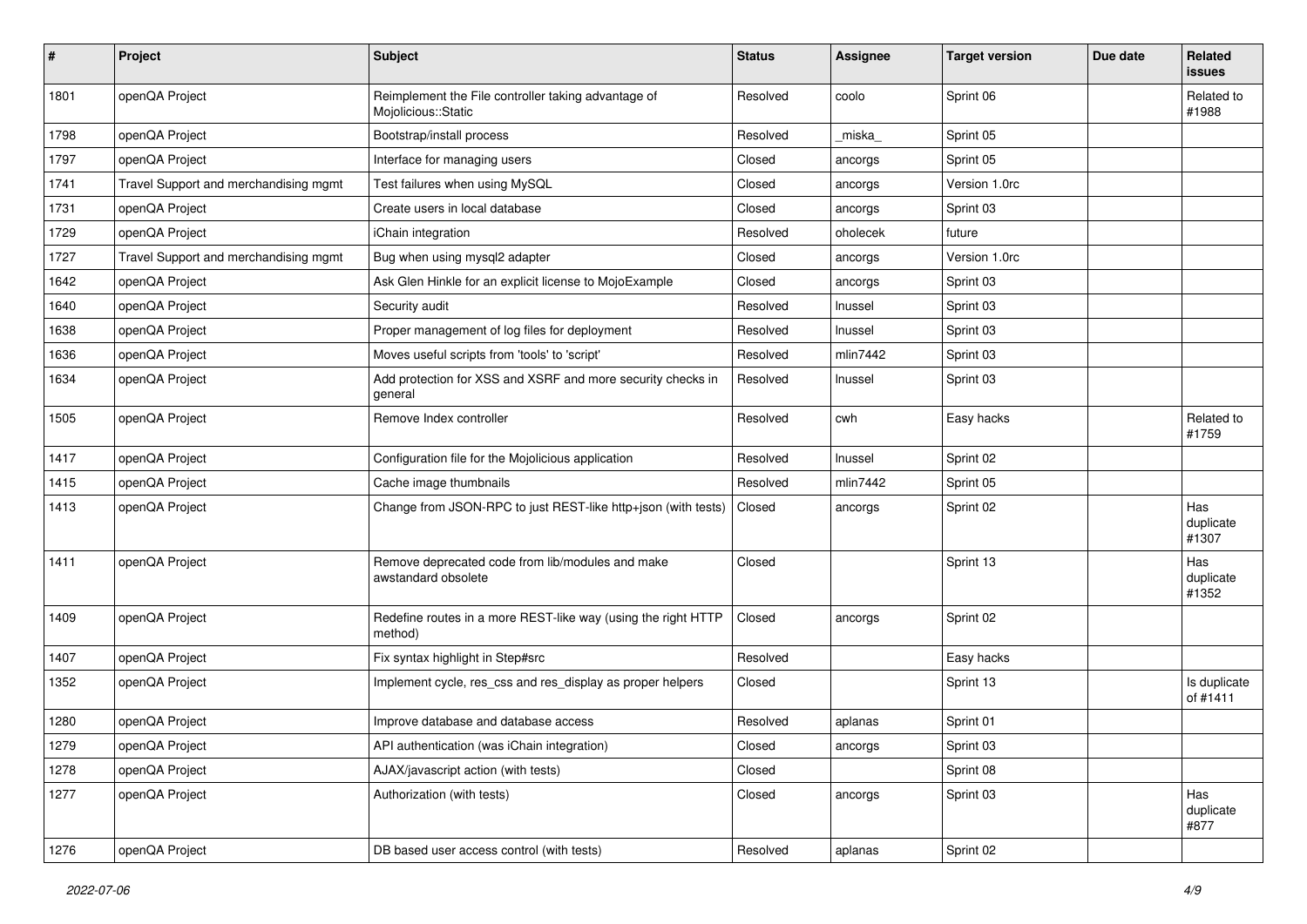| #    | Project                               | <b>Subject</b>                                                                         | <b>Status</b> | <b>Assignee</b> | <b>Target version</b>       | Due date   | Related<br>issues         |
|------|---------------------------------------|----------------------------------------------------------------------------------------|---------------|-----------------|-----------------------------|------------|---------------------------|
| 1275 | openQA Project                        | Initial code refactoring (+ adapting the tests)                                        | Closed        |                 |                             |            |                           |
| 1273 | openQA Project                        | Server configuration for running the Mojo based webUI                                  | Resolved      | Inussel         | Sprint 02                   |            |                           |
| 1272 | openQA Project                        | Write some test cases for webUI                                                        | Resolved      |                 | future                      |            | Has<br>duplicate<br>#1715 |
| 1271 | openQA Project                        | Rearrange webUI code to make it work with Mojolicious                                  | Closed        | ancorgs         | Sprint 01                   |            |                           |
| 1237 | Travel Support and merchandising mgmt | More clear state names or additional clarification                                     | Closed        | ancorgs         | Version 1.0                 |            |                           |
| 1230 | Travel Support and merchandising mgmt | More filters in requests and reimbursement listings                                    | Closed        | ancorgs         | Version 1.0rc               |            |                           |
| 1229 | Travel Support and merchandising mgmt | TSP comments                                                                           | Closed        | ancorgs         | Version 1.0                 |            |                           |
| 1228 | Travel Support and merchandising mgmt | New assistant role                                                                     | Closed        | ancorgs         | Version 1.0                 |            |                           |
| 1108 | openSUSE 13.1 Release                 | Update screenshots in landing page                                                     | Closed        | ancorgs         | 13.1 GA                     | 2013-11-19 | Copied to<br>#4094        |
| 701  | Travel Support and merchandising mgmt | Better management of dependant models                                                  | Closed        | ancorgs         | Version 1.0rc               |            |                           |
| 699  | Travel Support and merchandising mgmt | Better currency management                                                             | New           | ancorgs         | Post 1.2                    |            |                           |
| 698  | Travel Support and merchandising mgmt | <b>Better mailers</b>                                                                  | New           | ancorgs         | Post 1.2                    |            |                           |
| 697  | Travel Support and merchandising mgmt | Make the bento top javascript menu play nicely with responsive<br>UI                   | Closed        | ancorgs         | Version 1.0rc               |            |                           |
| 696  | Travel Support and merchandising mgmt | Proper openSUSE/SLES packages                                                          | New           | ancorgs         | Post 1.2                    |            |                           |
| 695  | Travel Support and merchandising mgmt | Fix automatic documentation issues                                                     | Closed        | ancorgs         | Version 1.0rc               |            |                           |
| 694  | Travel Support and merchandising mgmt | Finish and integrate gem devise_ichain_authenticatable                                 | Closed        | ancorgs         | Version 1.0rc               |            |                           |
| 693  | Travel Support and merchandising mgmt | Porting to Rails 4 (and Ruby 2)                                                        | Closed        | ancorgs         | Version 1.0rc               |            |                           |
| 671  | Travel Support and merchandising mgmt | Alternative workflow for reimbursements that have been rejected                        | Closed        | ancorgs         | Version 1.0rc               |            |                           |
| 670  | Travel Support and merchandising mgmt | Show always the same id for requests and their reimbursements                          | Closed        | ancorgs         | Version 1.0rc               |            |                           |
| 669  | Travel Support and merchandising mgmt | Explicit budget limits per period and event                                            | Closed        | ancorgs         | Version 0.9                 |            |                           |
| 668  | Travel Support and merchandising mgmt | A more explicit way to close the reimbursement timeframe for a<br>given event          | Closed        | ancorgs         | Version 0.9                 |            |                           |
| 667  | Travel Support and merchandising mgmt | Show the reimbursement status in the pdf version                                       | Closed        | ancorgs         | Version 0.9                 |            |                           |
| 666  | Travel Support and merchandising mgmt | Allow supervisors to change the status of a<br>request/reimbursement in arbitrary ways | Closed        | ancorgs         | Version 0.9                 |            |                           |
| 665  | Travel Support and merchandising mgmt | Checks if the user profile is complete when managing<br>reimbursements                 | Closed        | ancorgs         | Version 0.9                 |            |                           |
| 664  | Travel Support and merchandising mgmt | More flexibility for canceling requests and reimbursments                              | Closed        | ancorgs         | Version 0.9                 |            |                           |
| 663  | Travel Support and merchandising mgmt | Improve the information about the profile                                              | Closed        | ancorgs         | Version 0.9                 |            |                           |
| 590  | Travel Support and merchandising mgmt | Reimplement the check request generation avoiding usage of<br>pdftk                    | Closed        | ancorgs         | Reimbursement<br>polishment |            |                           |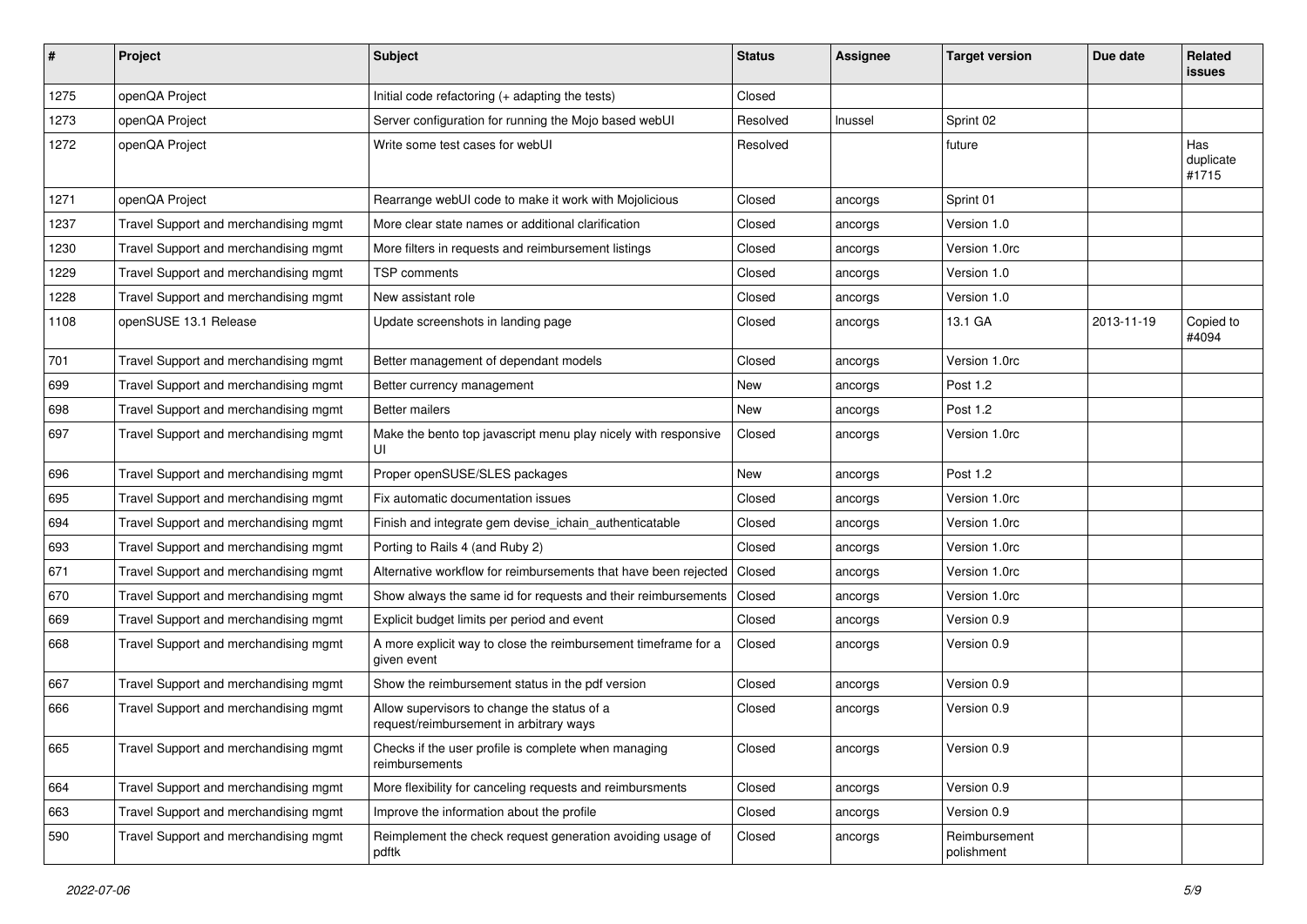| #   | Project                               | Subject                                                                                 | <b>Status</b> | <b>Assignee</b> | <b>Target version</b>                               | Due date   | Related<br>issues |
|-----|---------------------------------------|-----------------------------------------------------------------------------------------|---------------|-----------------|-----------------------------------------------------|------------|-------------------|
| 589 | Travel Support and merchandising mgmt | Fix security hole with uploaded files                                                   | Closed        | ancorgs         | Reimbursement<br>polishment                         |            |                   |
| 588 | Travel Support and merchandising mgmt | Organization name and other visual enhancements                                         | Closed        | ancorgs         | Reimbursement<br>polishment                         |            |                   |
| 586 | Travel Support and merchandising mgmt | Refactoring how cancelation works                                                       | Closed        | ancorgs         | Support:<br>post-deployment fixes                   |            |                   |
| 555 | Travel Support and merchandising mgmt | <b>Breadcrumbs</b>                                                                      | Closed        | ancorgs         | Reimbursement<br>polishment                         |            |                   |
| 549 | Travel Support and merchandising mgmt | PDF for the accounting department                                                       | Closed        | ancorgs         | Reimbursement<br>polishment                         |            |                   |
| 547 | Travel Support and merchandising mgmt | Expenses' report                                                                        | Closed        | ancorgs         | Reports                                             |            |                   |
| 545 | Travel Support and merchandising mgmt | Force the requester to send a signed acceptation                                        | Closed        | ancorgs         | Reimbursement<br>polishment                         |            |                   |
| 542 | Travel Support and merchandising mgmt | Payments                                                                                | Closed        | ancorgs         | Reimbursement<br>polishment                         |            |                   |
| 540 | Travel Support and merchandising mgmt | Define the new reimbursement workflow                                                   | Closed        | ancorgs         | Reimbursement<br>polishment                         |            |                   |
| 523 | Travel Support and merchandising mgmt | Totals in reimbursements and requests lists                                             | Closed        | ancorgs         | Reports                                             |            |                   |
| 511 | Travel Support and merchandising mgmt | PDF version of the reimbursement                                                        | Closed        | ancorgs         | Reimbursement<br>polishment                         |            |                   |
| 424 | Travel Support and merchandising mgmt | Add request creation deadline to events                                                 | Closed        | ancorgs         | Support:<br>post-deployment fixes                   |            |                   |
| 386 | openQA improvement                    | Enhance navigation in test results: an easy one to go to the next<br>failing testmodule | Closed        | ancorgs         | T10. Create a<br>development mode in<br>openQA      | 2013-05-08 |                   |
| 371 | Travel Support and merchandising mgmt | Landing page                                                                            | Closed        | ancorgs         | Fixes to requests,<br>integration and<br>deployment | 2013-04-24 |                   |
| 370 | Travel Support and merchandising mgmt | Support for invitation letters management                                               | Closed        | ancorgs         | Fixes to requests,<br>integration and<br>deployment |            |                   |
| 366 | Travel Support and merchandising mgmt | Restrict the number of active request that a user can have                              | Closed        | ancorgs         | Fixes to requests,<br>integration and<br>deployment |            |                   |
| 365 | Travel Support and merchandising mgmt | Restrict functionality for osC'13 and for openSUSE<br>infrastructure.                   | Closed        | ancorgs         | Fixes to requests,<br>integration and<br>deployment |            |                   |
| 340 | Travel Support and merchandising mgmt | Various fixes and tests                                                                 | Closed        | ancorgs         | Fixes to requests,<br>integration and<br>deployment |            |                   |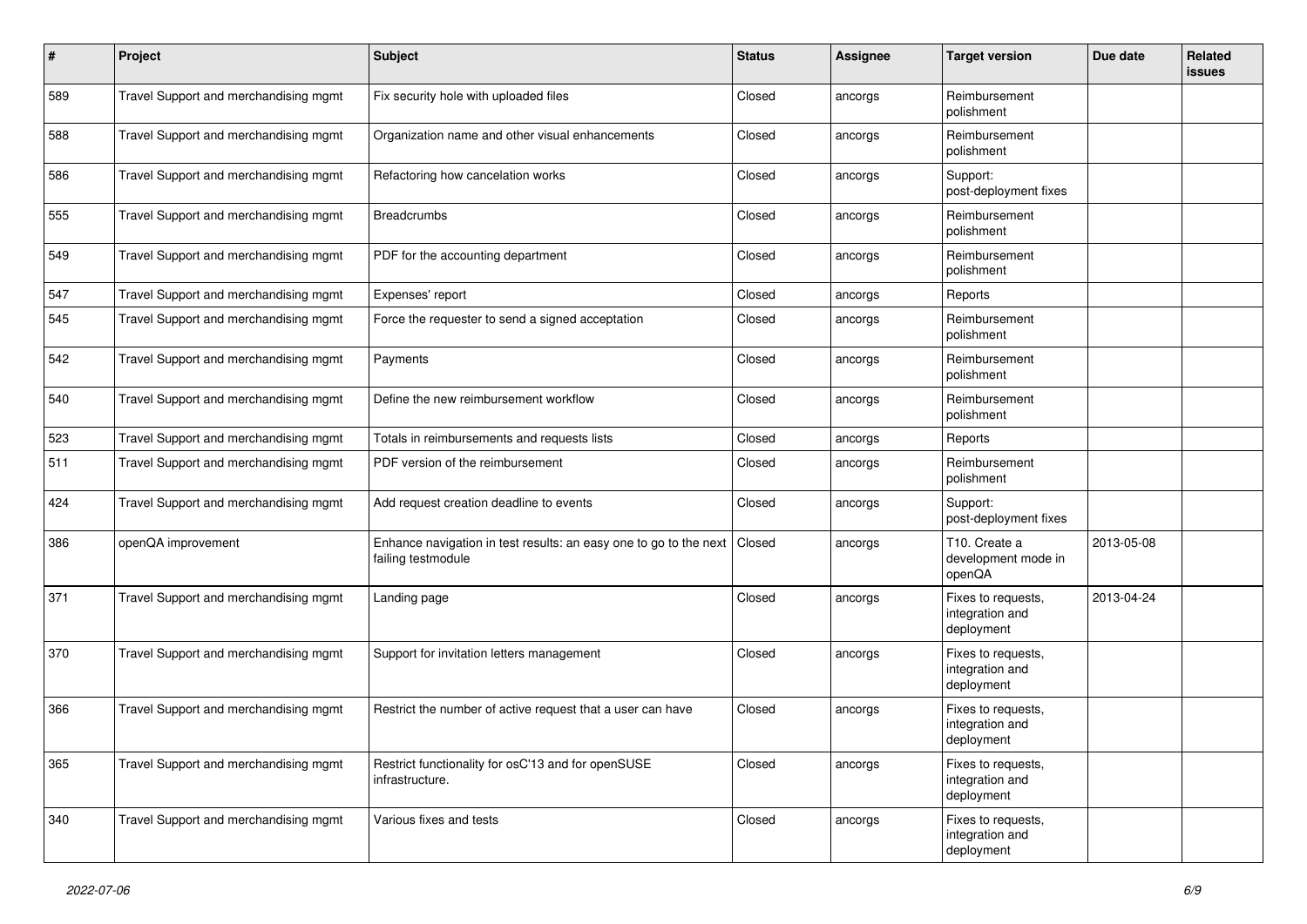| #   | Project                               | <b>Subject</b>                                                                       | <b>Status</b> | <b>Assignee</b> | <b>Target version</b>                               | Due date | Related<br>issues |
|-----|---------------------------------------|--------------------------------------------------------------------------------------|---------------|-----------------|-----------------------------------------------------|----------|-------------------|
| 335 | Travel Support and merchandising mgmt | Fix email issues on production environment                                           | Closed        | ancorgs         | Fixes to requests,<br>integration and<br>deployment |          |                   |
| 334 | Travel Support and merchandising mgmt | <b>Widgets for Connect</b>                                                           | Closed        | ancorgs         | Reports                                             |          |                   |
| 333 | Travel Support and merchandising mgmt | Importing profile information from connect                                           | Closed        | ancorgs         | Fixes to requests,<br>integration and<br>deployment |          |                   |
| 332 | Travel Support and merchandising mgmt | Bento theme                                                                          | Closed        | ancorgs         | Fixes to requests,<br>integration and<br>deployment |          |                   |
| 331 | Travel Support and merchandising mgmt | Install on booster host with its own subdomain and with MySQL<br>as database backend | Closed        | ancorgs         | Fixes to requests,<br>integration and<br>deployment |          |                   |
| 330 | Travel Support and merchandising mgmt | Show better transition information                                                   | Closed        | ancorgs         | Fixes to requests,<br>integration and<br>deployment |          |                   |
| 329 | Travel Support and merchandising mgmt | Fixes on requests filter                                                             | Closed        | ancorgs         | Fixes to requests,<br>integration and<br>deployment |          |                   |
| 328 | Travel Support and merchandising mgmt | Integration with openSUSE login system                                               | Closed        | ancorgs         | Fixes to requests.<br>integration and<br>deployment |          |                   |
| 327 | Travel Support and merchandising mgmt | Validations for events                                                               | Closed        | ancorgs         | Fixes to requests,<br>integration and<br>deployment |          |                   |
| 312 | Travel Support and merchandising mgmt | Fix automatic documentation generation                                               | Closed        | ancorgs         | First version                                       |          |                   |
| 256 | Travel Support and merchandising mgmt | Audits mechanism                                                                     | Closed        | ancorgs         | Fixes to requests,<br>integration and<br>deployment |          |                   |
| 255 | Travel Support and merchandising mgmt | Subjects of the expenses should not be free, but selected from a<br>predefined list  | Closed        | ancorgs         | First version                                       |          |                   |
| 254 | Travel Support and merchandising mgmt | Requesters needs some way of providing feedback on canceled<br>requests              | Closed        | ancorgs         | Fixes to requests,<br>integration and<br>deployment |          |                   |
| 253 | Travel Support and merchandising mgmt | Online help                                                                          | Closed        | ancorgs         | Fixes to requests,<br>integration and<br>deployment |          |                   |
| 252 | Travel Support and merchandising mgmt | Email reminders for pending actions                                                  | Closed        | ancorgs         | Reports                                             |          |                   |
| 251 | Travel Support and merchandising mgmt | Email notifications for the whole reimbursement process                              | Closed        | ancorgs         | First version                                       |          |                   |
| 250 | Travel Support and merchandising mgmt | Email notifications for the whole request process                                    | Closed        | ancorgs         | First version                                       |          |                   |
| 249 | Travel Support and merchandising mgmt | Better currencies management                                                         | Closed        | ancorgs         | First version                                       |          |                   |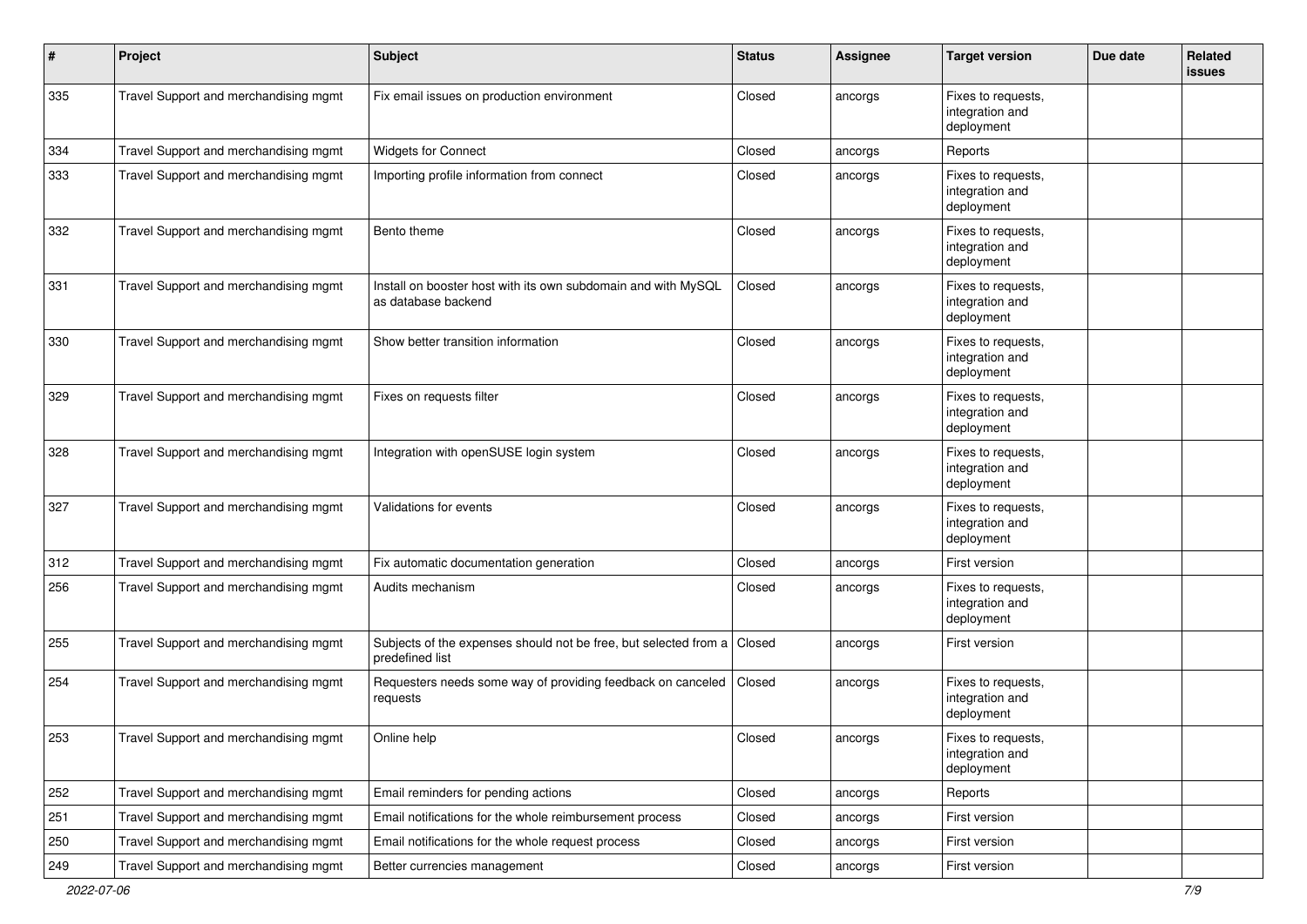| #   | Project                               | <b>Subject</b>                                   | <b>Status</b> | <b>Assignee</b> | <b>Target version</b>                               | Due date | Related<br>issues |
|-----|---------------------------------------|--------------------------------------------------|---------------|-----------------|-----------------------------------------------------|----------|-------------------|
| 248 | Travel Support and merchandising mgmt | Automatic calculation of authorized amounts      | Closed        | ancorgs         | First version                                       |          |                   |
| 247 | Travel Support and merchandising mgmt | Add all needed fields to reimbursement form      | Closed        | ancorgs         | Reimbursement<br>polishment                         |          |                   |
| 246 | Travel Support and merchandising mgmt | Deploy a test-drive installation                 | Closed        | ancorgs         | Prototype                                           |          |                   |
| 245 | Travel Support and merchandising mgmt | API and controllers refactoring                  | Closed        | ancorgs         | Prototype                                           |          |                   |
| 211 | Travel Support and merchandising mgmt | Views improvements for collapsible elements      | Closed        | ancorgs         | Prototype                                           |          |                   |
| 196 | Travel Support and merchandising mgmt | Routes reorganization: event centric application | Closed        | ancorgs         | Prototype                                           |          |                   |
| 127 | Travel Support and merchandising mgmt | Source code documentation                        | Closed        | ancorgs         | Prototype                                           |          |                   |
| 126 | Travel Support and merchandising mgmt | Documentation for release                        | Closed        | ancorgs         | Prototype                                           |          |                   |
| 125 | Travel Support and merchandising mgmt | Internationalization English                     | Closed        | ancorgs         | Prototype                                           |          |                   |
| 124 | Travel Support and merchandising mgmt | Dashboard                                        | Closed        | ancorgs         | Reimbursement<br>polishment                         |          |                   |
| 123 | Travel Support and merchandising mgmt | Home page                                        | Closed        | ancorgs         | Prototype                                           |          |                   |
| 122 | Travel Support and merchandising mgmt | Periods CRUD                                     | Closed        | ancorgs         | Prototype                                           |          |                   |
| 121 | Travel Support and merchandising mgmt | Events CRUD                                      | Closed        | ancorgs         | Prototype                                           |          |                   |
| 120 | Travel Support and merchandising mgmt | Fix views for Reimbursements                     | Closed        | ancorgs         | Prototype                                           |          |                   |
| 119 | Travel Support and merchandising mgmt | Tests for basic reimbursement workflow           | Closed        | ancorgs         | Reimbursement<br>polishment                         |          |                   |
| 118 | Travel Support and merchandising mgmt | Reimbursement workflow                           | Closed        | ancorgs         | Prototype                                           |          |                   |
| 117 | Travel Support and merchandising mgmt | Reimbursement and ReimbursementExpense models    | Closed        | ancorgs         | Prototype                                           |          |                   |
| 116 | Travel Support and merchandising mgmt | Fix views for Request                            | Closed        | ancorgs         | Prototype                                           |          |                   |
| 115 | Travel Support and merchandising mgmt | Model RequestExpense and cocoon                  | Closed        | ancorgs         | Prototype                                           |          |                   |
| 114 | Travel Support and merchandising mgmt | Missing fields for Request Model                 | Closed        | ancorgs         | Prototype                                           |          |                   |
| 113 | Travel Support and merchandising mgmt | Requests index with filters                      | Closed        | ancorgs         | Prototype                                           |          |                   |
| 112 | Travel Support and merchandising mgmt | Tests for basic request workflow                 | Closed        | ancorgs         | Fixes to requests,<br>integration and<br>deployment |          |                   |
| 111 | Travel Support and merchandising mgmt | Request model with state_machine                 | Closed        | ancorgs         | Prototype                                           |          |                   |
| 110 | Travel Support and merchandising mgmt | Tests for access control                         | Closed        | ancorgs         | First version                                       |          |                   |
| 109 | Travel Support and merchandising mgmt | User roles and access control                    | Closed        | ancorgs         | Prototype                                           |          |                   |
| 108 | Travel Support and merchandising mgmt | Tests for basic user action                      | Closed        | ancorgs         | Prototype                                           |          |                   |
| 107 | Travel Support and merchandising mgmt | Improve user profiles information                | Closed        | ancorgs         | Fixes to requests,<br>integration and<br>deployment |          |                   |
| 106 | Travel Support and merchandising mgmt | User profiles                                    | Closed        | ancorgs         | Prototype                                           |          |                   |